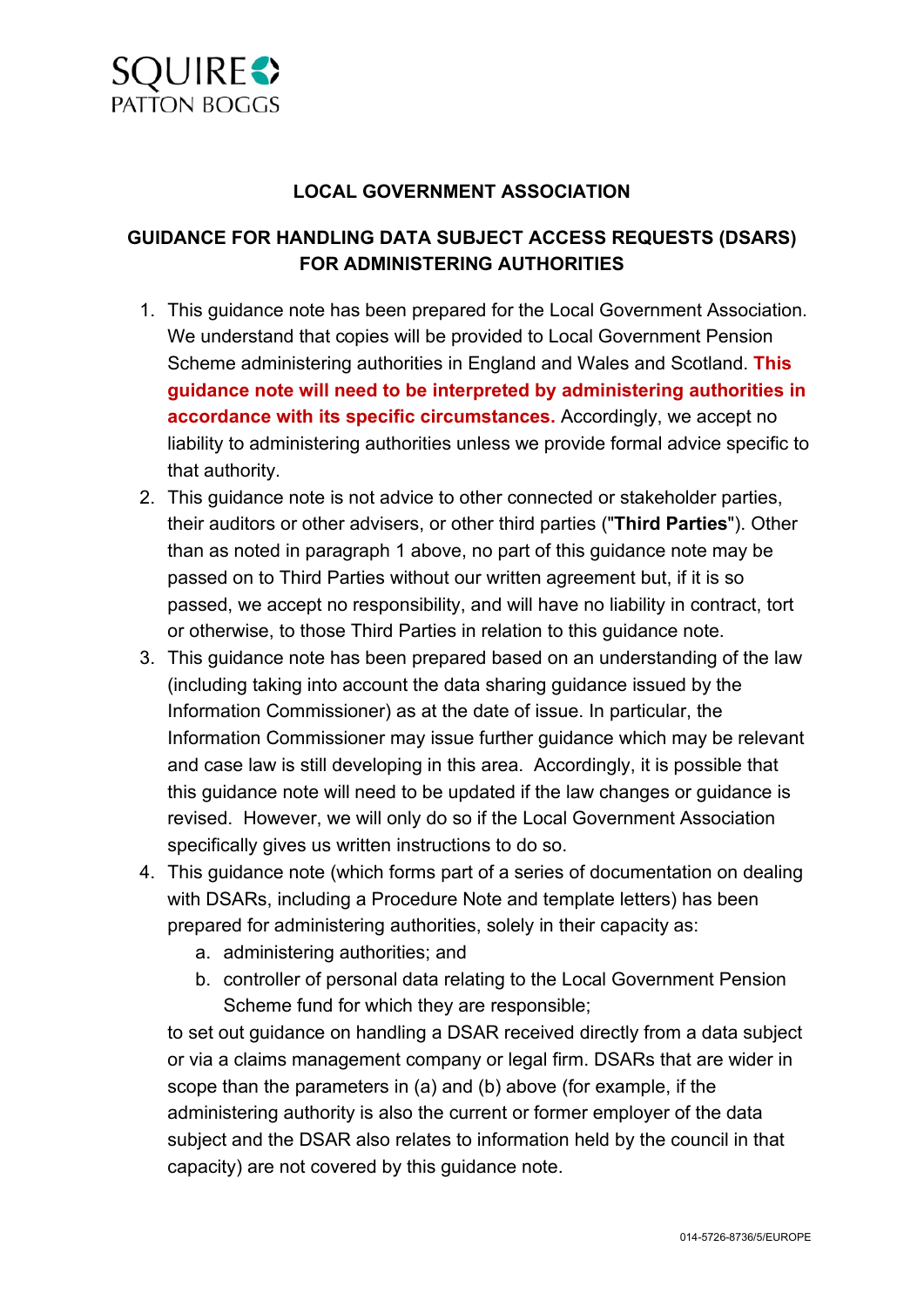5. We have not considered or advised on any tax or commercial implications that administering authorities may wish to consider in conjunction with this guidance note.

Squire Patton Boggs (UK) LLP

February 2022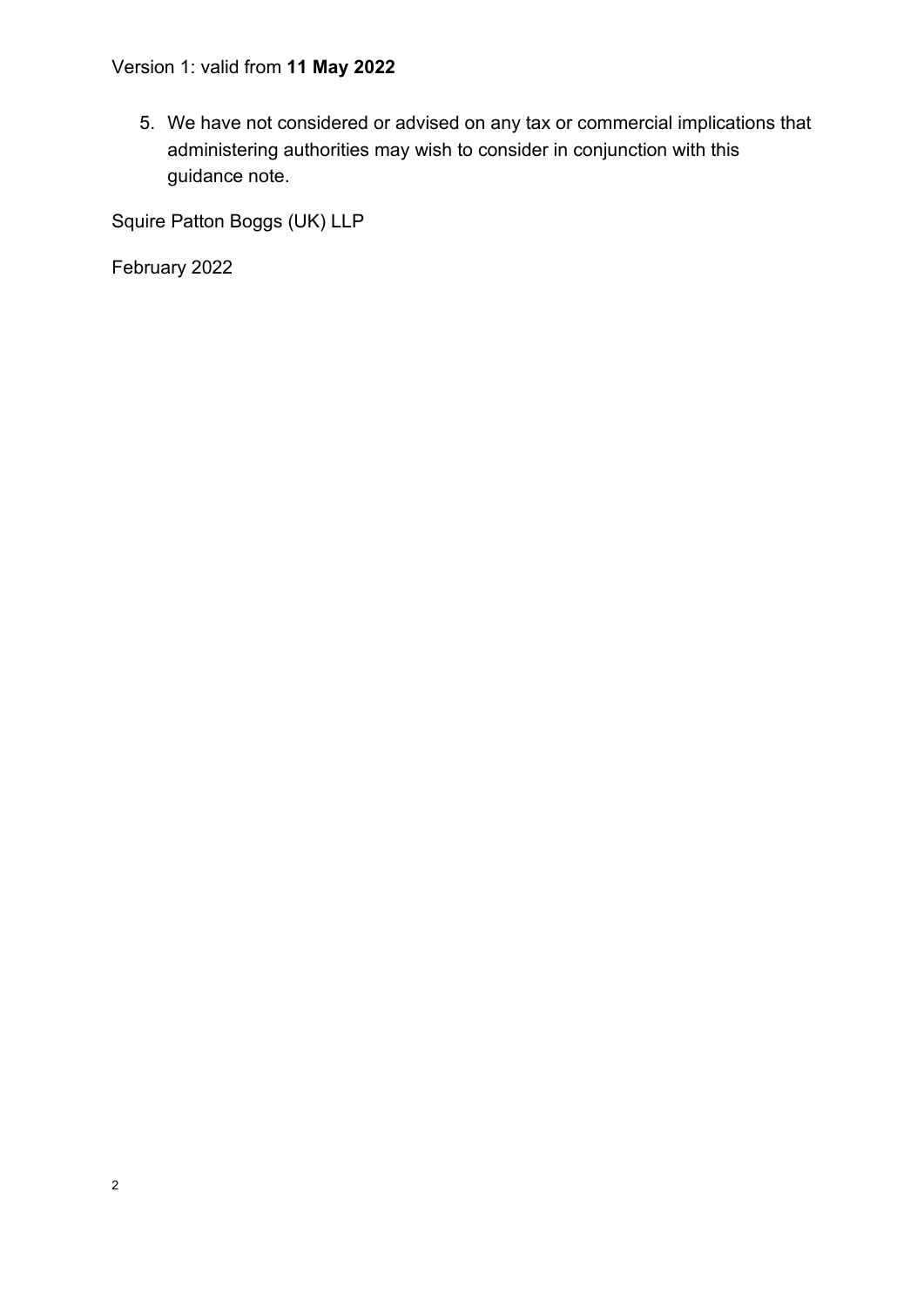# **GUIDANCE FOR HANDLING DATA SUBJECT ACCESS REQUESTS**

## **INTRODUCTION**

This guidance note has been specifically designed to assist Administering Authorities with handling a data subject access request (a 'SAR' or 'DSAR' – referred to as a "DSAR" for the purposes of this note) under the UK General Data Protection Regulation (UK GDPR) and the Data Protection Act 2018. Its purpose is to allow Administering Authorities to recognise a DSAR and carry out their own assessment of the documentation and further information that is required to be disclosed in response to a DSAR. For full guidance, please see the Information Commissioner's [Office's \(ICO\) guidance](https://ico.org.uk/for-organisations/guide-to-data-protection/guide-to-the-general-data-protection-regulation-gdpr/right-of-access/) or seek further legal advice.

## **THE DSAR**

### **WHAT IS A DATA SUBJECT ACCESS REQUEST?**

Under Article 15 of the UK GDPR, an individual (**data subject**) is entitled to be informed that their personal data is being processed, have access to their personal data, be provided with a copy of their personal data and be given specific 'supplementary information' about their personal data. A DSAR is the exercising of this right by or on behalf of a data subject. Any data subject, or their representative, can submit a DSAR to any data controller, therefore as Administering Authorities are data controllers, they may receive a DSAR.

There is no prescribed format for making a DSAR. A DSAR can be made verbally or in writing. The request does not have to include the phrase 'subject access request' or reference the UK GDPR, as long as it is clear that the data subject or the data subject's representative, is asking for their personal data. A simple email stating "*please supply a copy of all my personal data that you hold*" would be sufficient. Please note – a DSAR is distinct from a Freedom of Information Act request, which is outside the scope of this guidance note.

There may be circumstances where all that the data subject, or the data subject's representative, is looking for is access to a specific piece of information or specific document, for example, they may simply have mislaid this information or document. In such cases, the recommendation is to supply the requested information or document and deal with the request informally.

In some cases, Administering Authorities may receive multiple DSARs from or on behalf of the same data subject. The UK GDPR does not limit the number of DSARs that a data subject can make (either directly or through a representative) to any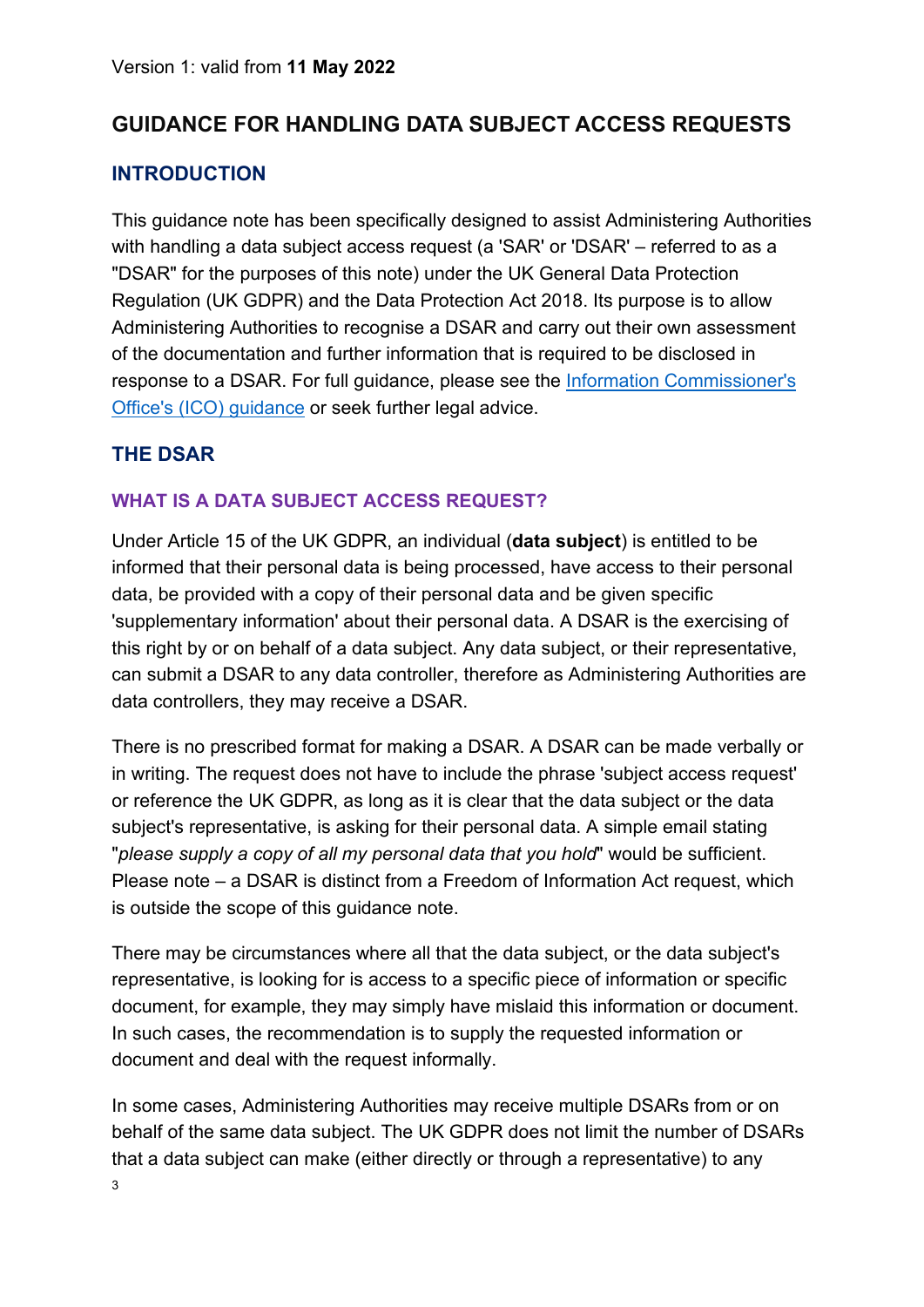organisation, although it does provide an exception where a request is 'manifestly unfounded' or 'manifestly excessive' (see below).

Unless the DSAR is limited to a response from the Administering Authority in its capacity as administering authority (in which case, the Administering Authority can respond on that basis), the Administering Authority would need to respond to the DSAR in all of the capacities in which it processes personal data relating to the data subject and to which the DSAR relates; if the council also processes personal data relating to the data subject in another capacity, the DSAR will need to be referred to other departments where necessary. Please note that dealing with a DSAR which is sent to the Administering Authority in more than one capacity and/or relates to personal data other than that in respect of the Local Government Pension Scheme fund which it is responsible for, is outside the scope of this guidance note.

## **WHAT IS PERSONAL DATA?**

"Personal Data" means any information relating to a **living** individual who can be identified from that information, or from that information combined with other information in the possession of the data controller. For example, a person's contact details, employment status, bank details and even the opinion that somebody holds about a person are all Personal Data.

In the context of Personal Data in relation to the Local Government Pension Scheme fund for which the Administering Authority is responsible for and in addition to the data subject's member file in the pensions administration system, this could include information contained in emails, electronic messaging services, Word documents and any other method of recording information. Administering Authorities are only required to provide personal data in respect of which they are the data controller (please note that Administering Authorities may hold personal data in respect of the data subject in more than one capacity which is outside the scope of this guidance note). This means that it is not necessary to supply personal data stored on someone else's computer, mobile device or database unless they are a data processor acting on behalf of the Administering Authority. Examples of a data processor would include IT service providers and payroll service providers. In practice, we would expect the vast majority (if not all) of the personal data that Administering Authorities hold in that capacity to be contained within the data subject's member file in the pensions administration system.

There are certain types of personal data, known as 'special category personal data', which are particularly sensitive and therefore need additional protection. Special category personal data includes personal data revealing racial or ethnic origin,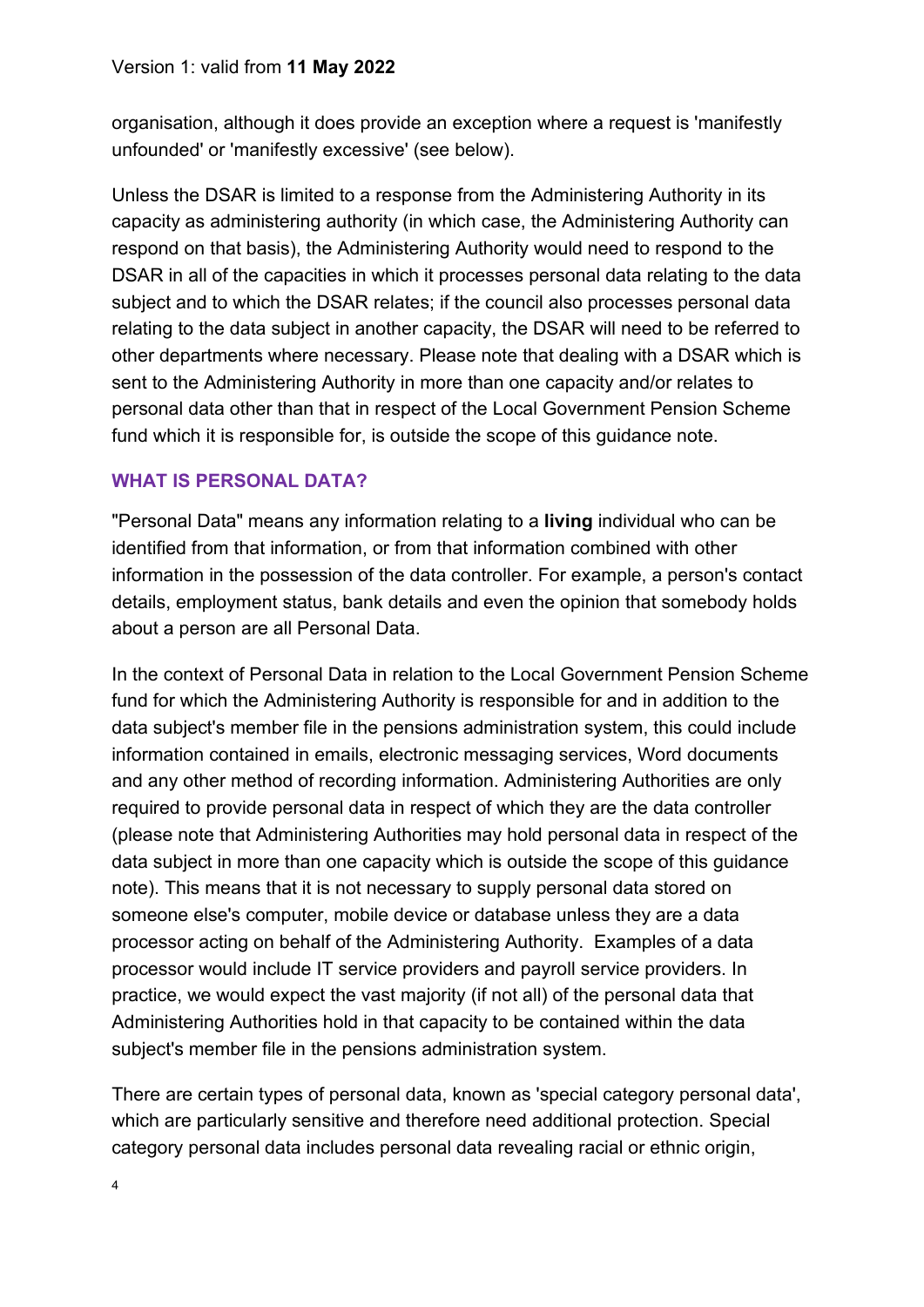political opinions, religious or philosophical beliefs and/or trade union membership, genetic data, biometric data (where used for identification purposes) and data concerning health, as person's sex life and/or a person's sexual orientation. Administering Authorities must take extra caution to redact any third party special category personal data within DSAR documentation.

## **TIMESCALES**

## **HOW LONG DO ADMINISTERING AUTHORITIES HAVE TO RESPOND TO A DSAR?**

Administering Authorities have one month from either the date that the DSAR is received, or, if it is necessary to verify the identity of the data subject or the third party submitting the DSAR on behalf of the data subject (see below), from the date that identification is provided.

The time limit for responding starts from the day of receipt of the DSAR (or identification), whether or not that day is a working day and regardless of the time of receipt. The time limit runs until the corresponding day of the next month. If that date falls on a bank holiday or on a weekend, the deadline for responding is the next working day. If there is no corresponding date in the following month, i.e. because the next month is shorter, it should be the last day of that month.

### Examples:

- The DSAR/identification is received on Tuesday 31 May 2022. The deadline for responding is Thursday 30 June 2022.
- The DSAR/identification is received on Thursday 23 June 2022. The corresponding day of the next month is Saturday 23 July 2022, so the deadline for responding is Monday 25 July 2022.

## **CAN THE TIMESCALE FOR RESPONDING BE EXTENDED?**

Yes, in two circumstances:

1. 'Stopping the Clock'

If the Administering Authority processes a large amount of information about a data subject, they can ask the data subject / data subject's representative to clarify the scope of their request. The time limit for responding to the request is paused until the data controller receives clarification and no information needs to be provided to or in respect of the data subject until such clarification is received. This is referred to as 'stopping the clock'. There is no obligation to seek clarification and so unless data cannot be searched for without the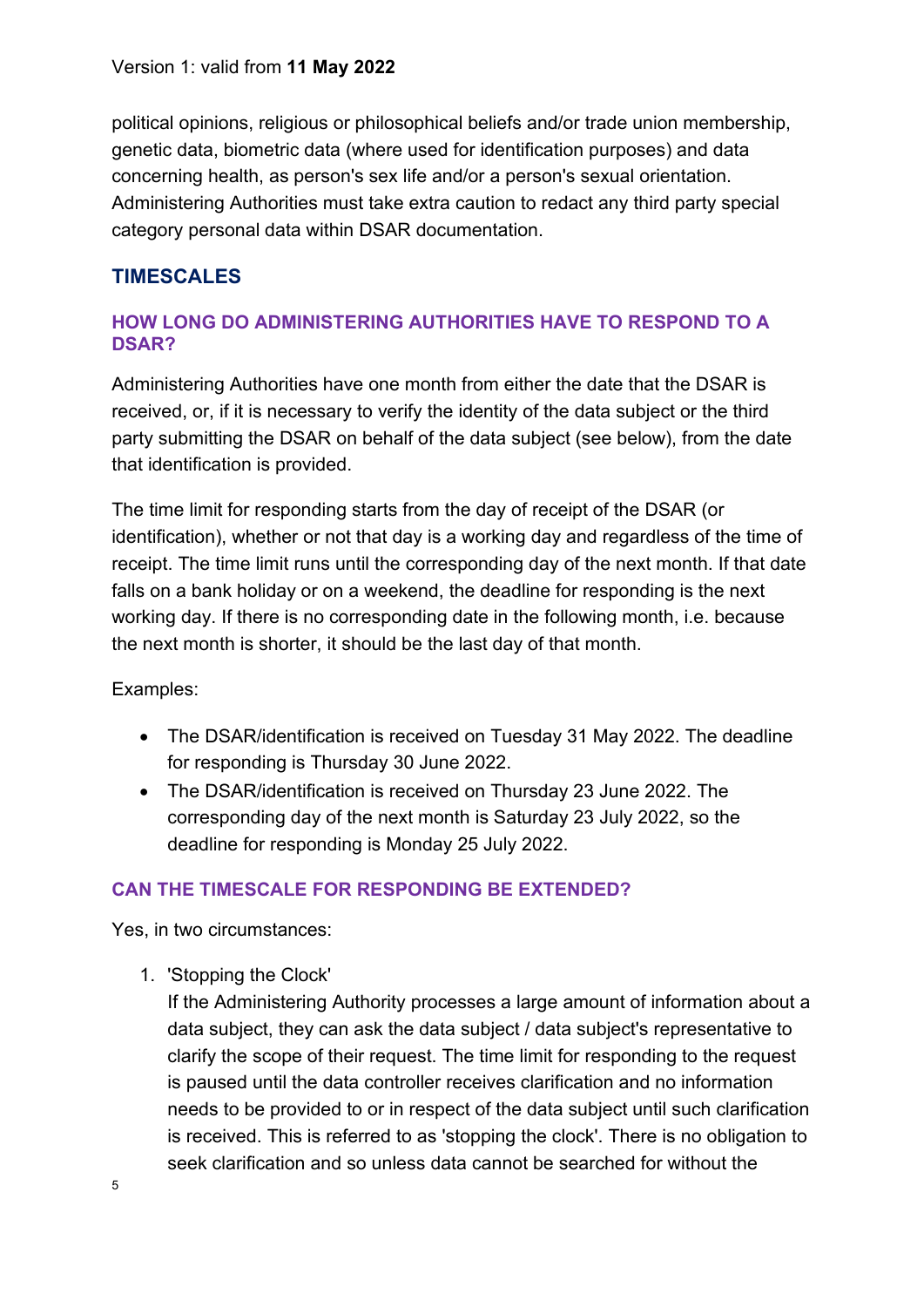clarification, the Administering Authority can carry out a reasonable search and so should not normally seek to pause the time limit in this manner. There is no express guidance on what is a reasonable search although there is a high expectation placed upon data controllers to find the information requested through a DSAR. A reasonable search would be one that is not unreasonable or disproportionate to providing the information; the Administering Authority would have to justify why a search is unreasonable or disproportionate.

2. 'Complex' requests

The timescale for responding can be extended by a further two months (i.e. to three months from the date of receipt of the DSAR/identification) where the request is complex. Whether or not a request is complex depends on the specific circumstances of each DSAR and the data controller in question. The size and resources of an organisation are normally relevant factors. The [Information Commissioner's Office's \(ICO\) guidance](https://ico.org.uk/for-organisations/guide-to-data-protection/guide-to-the-general-data-protection-regulation-gdpr/right-of-access/) sets out some examples of factors that may, in certain circumstances, increase the complexity of a request, such as technical difficulties in retrieving the information, the need to apply a particular legal exemption to a large volume of particularly sensitive information, needing to obtain specialist legal advice beyond that routinely required or requested. Note that the volume of data requested or reviewed as part of handling a DSAR is not likely to result in a DSAR being considered 'complex'. An Administering Authority should seek legal advice before exercising its right to extend the timescale for responding on the basis that a request is complex. Typically, however, an Administering Authority is likely to be considered to have the resources to process the majority of DSARs they will receive within the normal one month timescale.

## **THE DATA**

### **WHAT DATA MUST ADMINISTERING AUTHORITIES PROVIDE IN RESPONSE TO A DSAR?**

Administering Authorities must provide a **copy** of the Personal Data requested and that is in existence at the time that the DSAR is made to the data subject or the data subject's representative. If Personal Data relating to the data subject has been 'filleted' in accordance with UK GDPR prior to the DSAR (by deleting Personal Data that is no longer required, for example following a transfer-out of the Local Government Pension Scheme fund), only the remaining Personal Data can be provided to the data subject / the data subject's representative.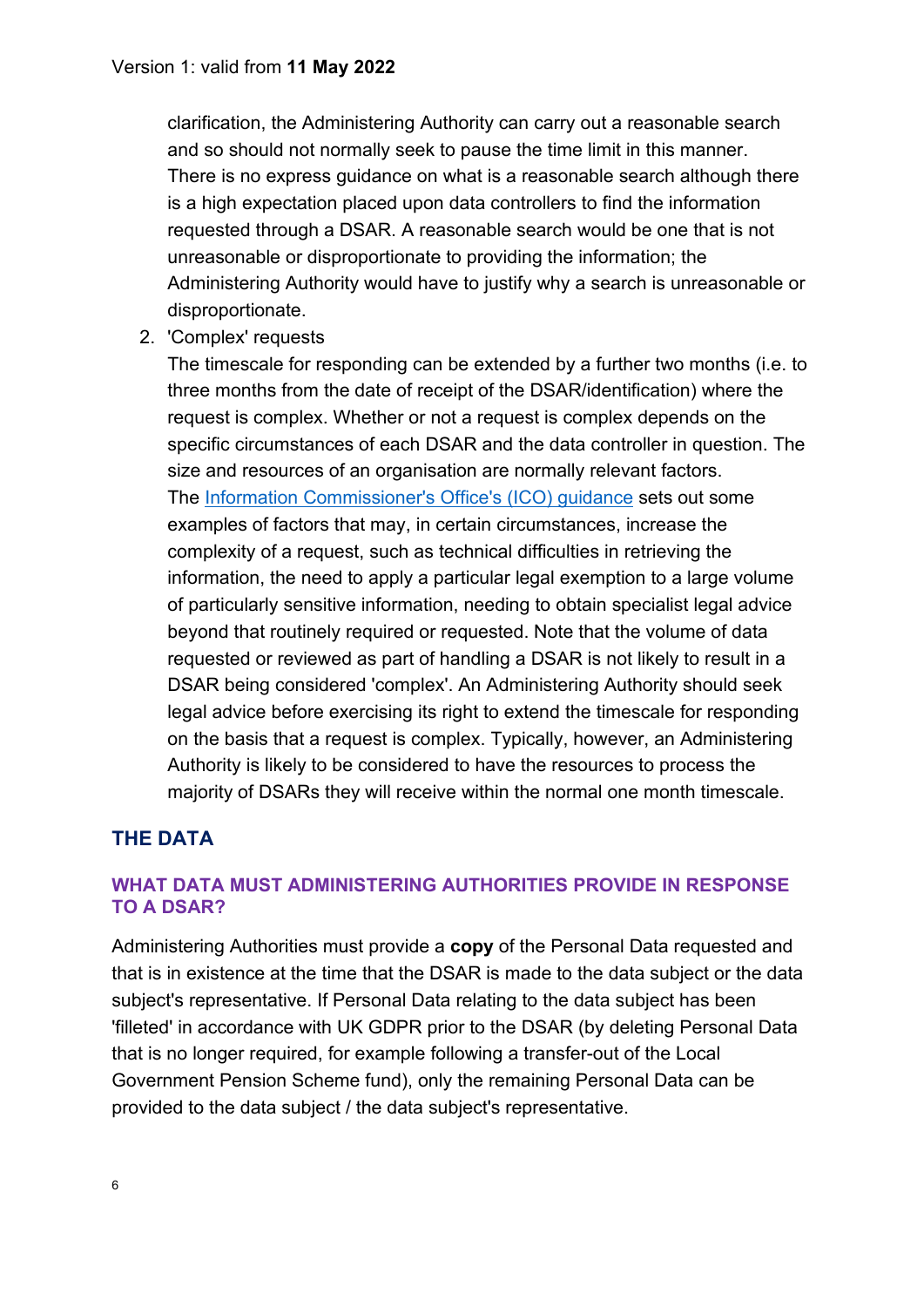It is normally easiest to provide copies of the documents containing the Personal Data, with appropriate redactions applied. However, data subjects are entitled to a copy of their Personal Data, and not the document itself, so this can be provided in another form, such as copying the applicable data into a separate schedule. The approach taken will depend upon the amount of data requested and the resources of the Administering Authority.

### **WHERE MUST ADMINISTERING AUTHORITIES SEARCH FOR THE DATA?**

Administering Authorities should provide Personal Data held electronically (on servers and electronic devices including laptops, phones and tablets) or held in hard copy form, to the extent that it constitutes a 'relevant filing system'. Information will form part of a 'relevant filing system' if it is readily accessible/indexed in such a way that specific information about a specific data subject can be easily found, e.g. an A to Z filing system allowing quick retrieval of a data subject's information.

If Personal Data held in electronic or hard copy form does not form part of a relevant filing system, then it does not fall within the scope of a DSAR, and an Administering Authority does not have to provide access to it. A common example would be where Personal Data is contained in an unorganised notebook, included as part of general and mixed notes.

Electronically stored Personal Data relating to the pension fund will usually be held in:

- member files/records held electronically in the administration system;
- documents and emails held in email mailboxes or any other electronic messaging service used;
- documents and information held on servers, such as minutes of meetings, timesheets, etc. (whether in Word, Excel, PowerPoint or any other format);
- phone-call recordings; and/or
- information falling in the above categories but held by third parties on the Administering Authority's behalf.

Administering Authorities are only obliged to provide Personal Data in respect of which they are the data controller. Administering Authorities are not expected to ask employees to search their private emails or personal devices, unless they have good reason to believe that the relevant employee(s) are holding relevant personal data.

### **IS THERE DATA THAT IS NOT RELEVANT AND/OR SHOULD NOT BE INCLUDED?**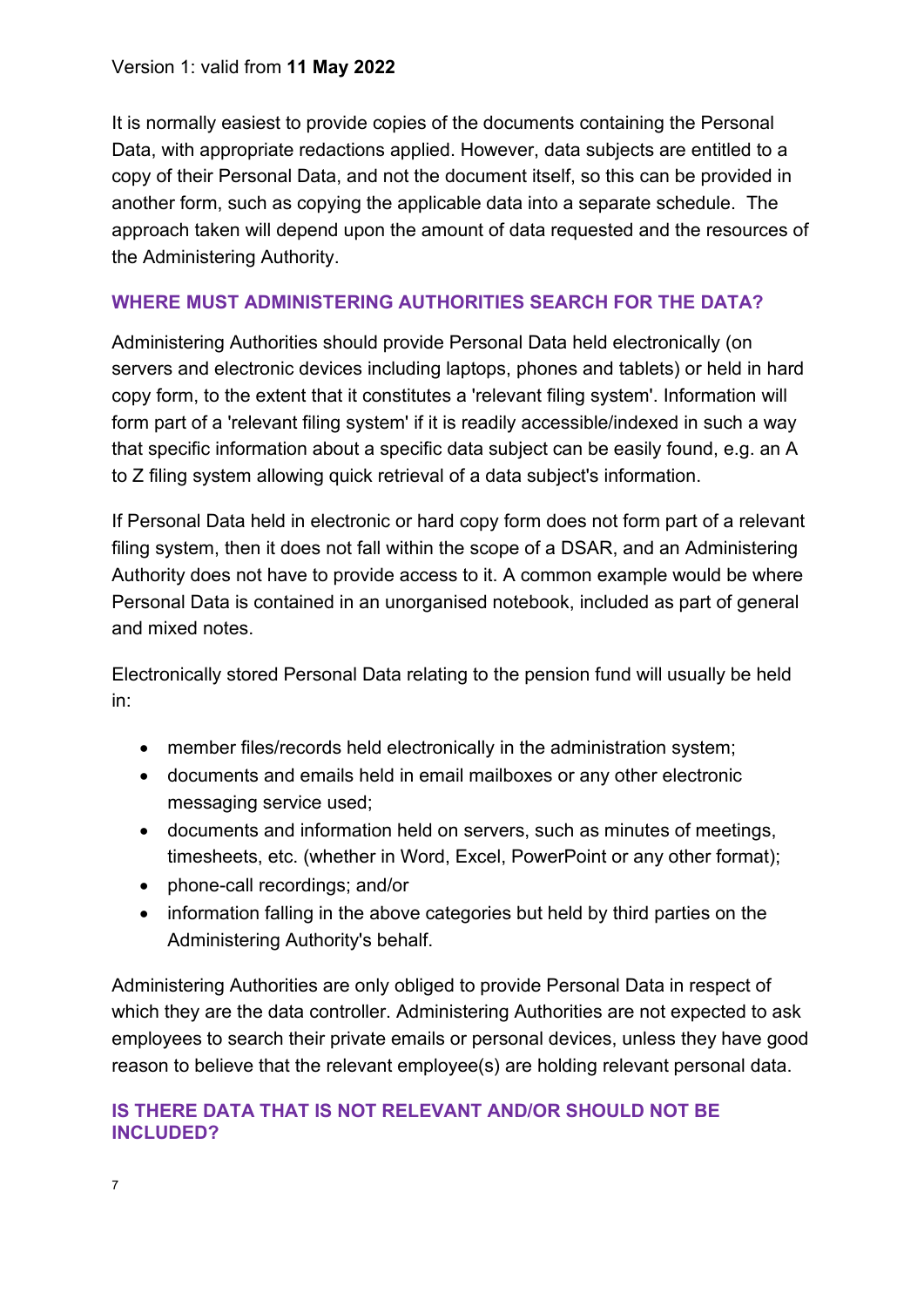Whether or not information constitutes Personal Data will need to be assessed on a case-by-case basis. For example, if a data subject is copied into an email but the subject matter of the email is not them and does not contain any information about them, this would not be their Personal Data.

The [Information Commissioner's Office's \(ICO\) guidance](https://ico.org.uk/for-organisations/guide-to-data-protection/guide-to-the-general-data-protection-regulation-gdpr/what-is-personal-data/) contains details on determining whether information is Personal Data. If another document or email in an email chain is needed to give context to the email containing the Personal Data, then this should also be included. For example, if there is an email which says "*please let me know who has complained about their ill health pension*" and the next email in the chain includes the data subject's name, both emails should be included.

UK data protection law (the UK GDPR and Data Protection Act 2018) also sets out certain exceptions to when Personal Data must be provided. The most common exceptions are:

- **Confidential references** given or received by the data controller for educational, training or employment purposes.
- Personal data processed for the purposes of **management forecasting or management planning** in relation to a business or other activity, but only to the extent that complying with the DSAR would prejudice that conduct of the business or activity.
- Documents containing **third party personal data** (in certain cases).
- Documents that are subject to **legal professional privilege**.
- Personal data that consists of records of the intentions of the data controller in relation to any **future negotiations** with the data subject, but only to the extent that complying with the DSAR would be likely to prejudice those negotiations.

The most common form of data that needs to be redacted or withheld is **third party personal data**. Under data protection law, there is no obligation to comply with a DSAR if it would mean disclosing information relating to another individual who can be identified from that information unless: (a) the other individual has consented; or (b) it is reasonable to disclose the information without their consent.

With regard to (b) above, whether or not it is reasonable to disclose the information will need to be assessed on the basis of a 'reasonableness test'. As part of this test, Administering Authorities should consider: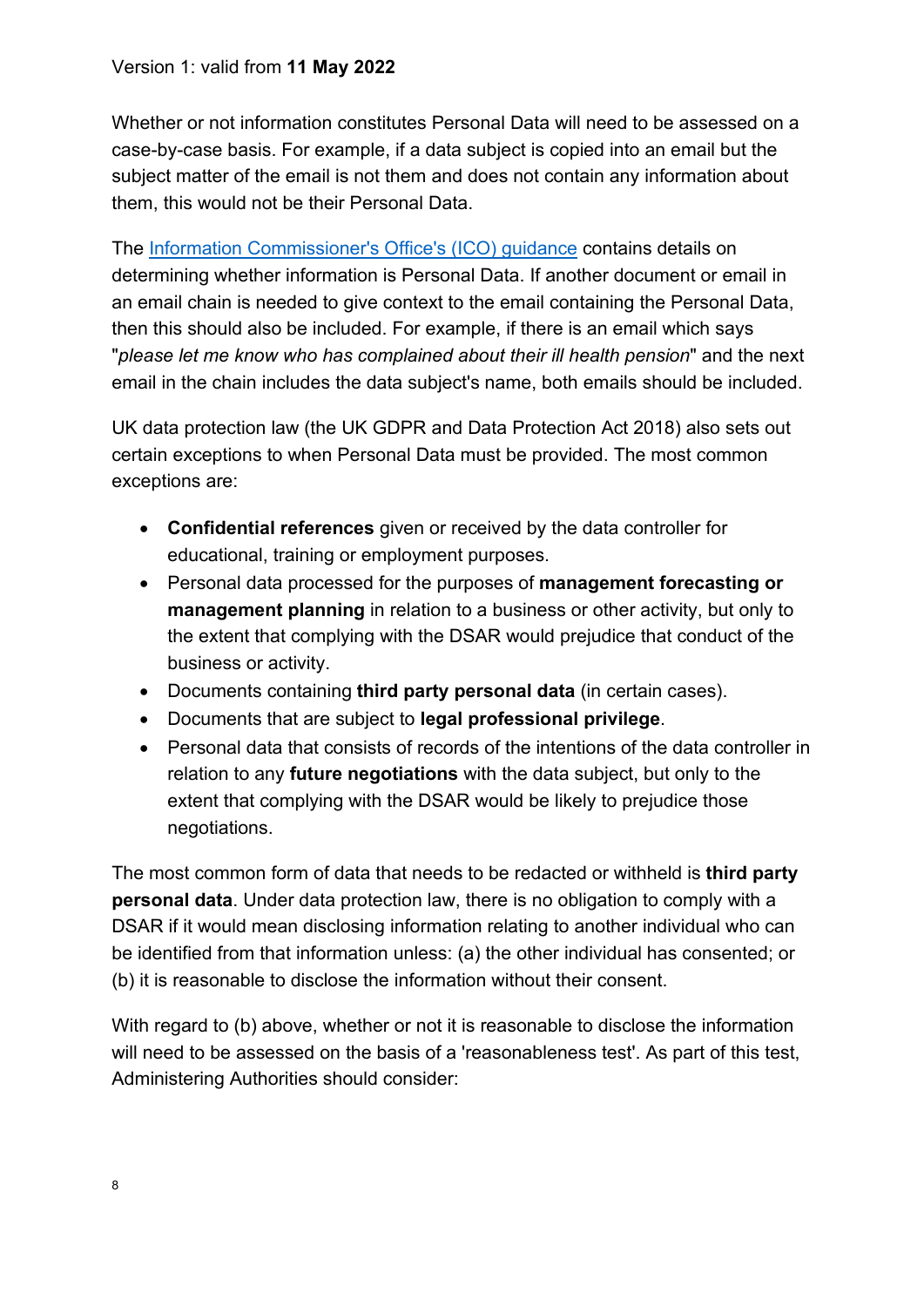- The type of information that would be disclosed (how personal it is (e.g. salary details), whether it constitutes 'special category personal data' (e.g. health data) etc.)
- Any duty of confidentiality owed to the other individual.
- Any steps taken to get the consent of the other individual.
- Whether the other individual is capable of giving consent.
- Any express refusal of consent by the other individual.
- Whether the data subject has previously received the information e.g. they were originally included in the email chain.

There is a continuous balancing act that must be performed between the data subject's right to access their personal data, and the third party's right to privacy. It may be possible to redact the third party data in question, but if this is not sufficient to anonymise the data in question then it may be necessary to withhold the information.

## **MUST ANY OTHER INFORMATION BE PROVIDED?**

Yes. The following supplementary information must be provided:

- the purpose for which the data subject's personal data is being processed;
- the categories of personal data concerned;
- the recipients or categories of recipients to whom the personal data has been disclosed;
- any disclosures of or access to the personal data outside of the UK/European Economic Area, including the safeguards in place relating to the transfer;
- the period for which the data subject's personal data is to be retained, or if not possible, the criteria used to determine that period;
- where the data subject's personal data was not collected from themselves, information about the origin of the personal data; and
- details of any automated decision-making using the data subject's personal data, including meaningful information about the logic involved, as well as the significance of and the envisaged consequences of such processing for the data subject.

The above supplementary information, which incorporates that set out in Article 15 UK GDPR, should be contained in the privacy notice that the Administering Authority has provided to the data subject.

In addition, Administering Authorities also need to inform the data subject / data subject's representative of: (a) the data subject's right to lodge a complaint with the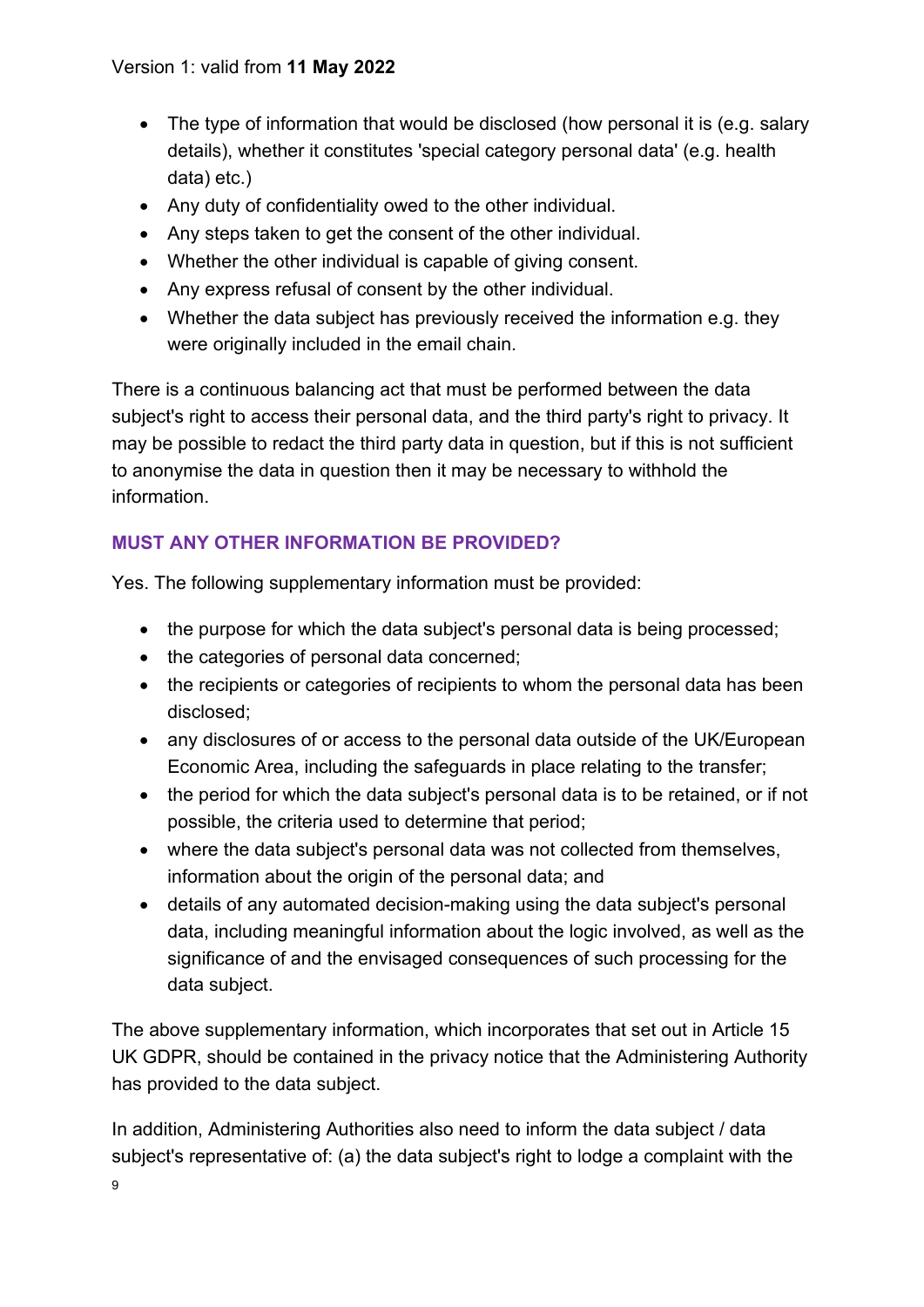Information Commissioners Office (ICO); and (b) the existence of the data subject's rights to rectification, erasure or restriction of personal data or to object to the processing of their personal data. This information is contained in the template covering response letter, which should be tailored and provided to data subjects / data subjects' representatives with their DSAR documentation.

## **ACTION**

### **WHAT ACTION SHOULD ADMINISTERING AUTHORITIES TAKE IN RESPONSE TO A DSAR?**

Please see the Procedure Note for detailed information on the actions that need to be taken in response to a DSAR.

### **SHOULD AN ACKNOWLEDGEMENT LETTER BE SENT?**

Yes. Transparency is key, so the data subject / data subject's representative should be sent a letter or email to confirm receipt of the DSAR and confirm that it is receiving attention from the Administering Authority in question. Please see the Template Acknowledgement Letter.

If more information and/or an extension to the deadline for responding to the DSAR is required, these requests can be built into the acknowledgement letter. Please see the Template Acknowledgement Letter Requesting More Information and the Template Acknowledgement and Deadline Extension Letter.

### **SHOULD COVERING LETTERS BE PROVIDED?**

Yes. Please see the Template Response Letter.

### **WHAT ABOUT GOVERNANCE/AUDIT TRAILS?**

Administering Authorities should ensure that all employees know how to identify a DSAR and that there is a single point of contact for handling DSARs that solely relate to the Administering Authority, in capacity as administering authority and being the controller of Personal Data relating to the Local Government Pension Scheme fund to which they are responsible (e.g. a DSAR relating to the data subject's transfer out of the fund or the data subject's application for an ill health early retirement pension). Records of correspondence with the data subject / data subject's representative, the searches performed, decision making and the final response should be maintained in order to provide a record of handling the DSAR should the data subject / the data subject's representative subsequently complain to the ICO.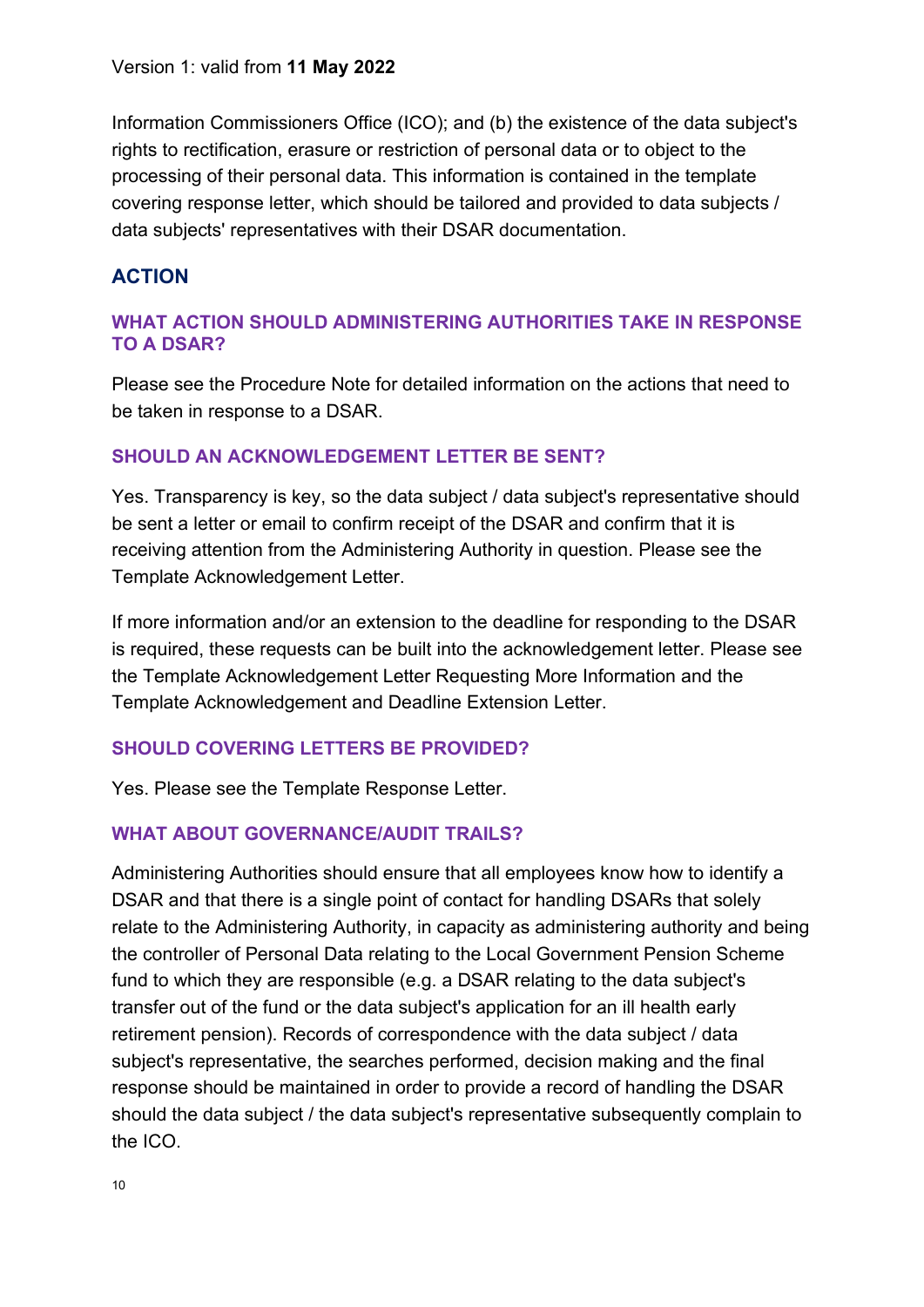## **HOW**

## **HOW MUST ADMINISTERING AUTHORITIES PROVIDE THE DATA?**

The data should be provided in writing or, if appropriate, by electronic means. If the DSAR was originally made by electronic means, e.g. in an email, then the data should be provided in a commonly used electronic form unless otherwise requested by the data subject. In practice, this will normally be a PDF file.

The electronic documents should be password protected and where possible, sent via a secure link. The password to access the documents should be sent separately in a different form, e.g. by SMS message.

If either the data subject or the data subject's representative requests it, the data can be provided verbally provided the Administering Authority in question is satisfied as to the identity of the data subject and/or authority of the data subject's representative to act on behalf of the data subject; a written record of the information provided verbally should be kept.

Remember that the response needs to include not only the data, but the supplementary information required under Article 15 UK GDPR (refer to section headed "Must any other information be provided" above).

# **LEGAL CONSIDERATIONS**

### **WHAT AUTHORITY IS NEEDED TO SUBMIT A DSAR ON BEHALF OF SOMEONE?**

A data subject may prefer a third party, such as a relative, a claims management company or a solicitor, to make a DSAR on their behalf. This is permitted, but before proceeding to action the DSAR, Administering Authorities need to ensure they are satisfied that the third party who submits the DSAR has the authority to act on behalf of the data subject. It is the third party's responsibility to provide evidence of this.

If a third party submits a DSAR on behalf of a data subject, Administering Authorities should ask for the third party to submit evidence that they have the right to act on behalf of the data subject. Appropriate evidence may include written authority signed by the data subject, stating that they give the third party permission to make a DSAR on their behalf, a valid power of attorney, or written evidence that they have been instructed to submit the DSAR as the data subject's relative/solicitor/claims management company.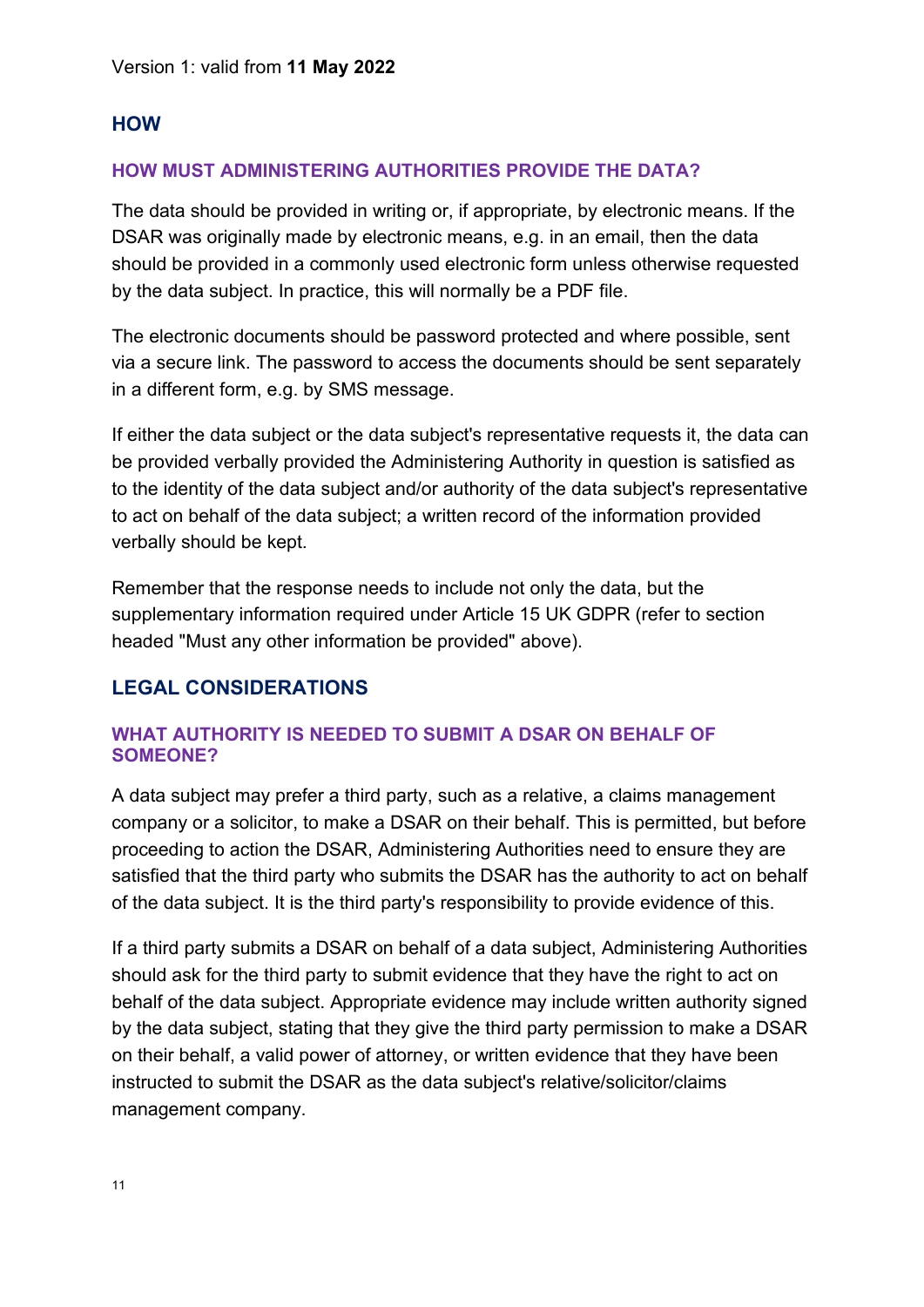#### **SHOULD THE DATA SUBJECT / DATA SUBJECT'S REPRESENTATIVE BE VERIFIED? IF SO, HOW?**

If a third party submits a DSAR on behalf of a data subject, the evidence described above should be requested if the Administering Authority is not satisfied that the third party has the authority to act on behalf of the data subject and to submit a DSAR.

Where a data subject submits a DSAR on their own behalf, and Administering Authorities are unsure of the data subject's identity, appropriate evidence of identity should be requested. This may be the case where a data subject submits a DSAR via email, from an email address that the Administering Authority does not have on file for that data subject. In order to verify the identity of the person making the request, the Administering Authority should request a copy of the data subject's driver's license, passport, member number or other form of ID. However, this should only be requested where there is reasonable uncertainty as to the identity of the data subject / data subject's representative. For example, if the data subject is a current employee and they submit the DSAR from their work email address, it would be unreasonable to ask that they verify their identity.

### **CAN ADMINISTERING AUTHORITIES REFUSE TO COMPLY WITH A DSAR? IF SO, IN WHAT CIRCUMSTANCES?**

Yes. If a DSAR is 'manifestly unfounded' or 'manifestly excessive' then an Administering Authority may either charge a reasonable fee or refuse to act on the request. This is subject to providing the data subject / data subject's representative with reasons as to why the DSAR is either manifestly unfounded or excessive, and informing them of the data subject's right to complain to the ICO or apply to the Courts. There is currently minimal guidance on what would constitute a manifestly unfounded or excessive request, but the inclusion of the word 'manifestly' means there must be an obvious or clear quality to the unfoundedness or excessiveness of the DSAR.

A DSAR may be manifestly unfounded if:

- the data subject / data subject's representative clearly has no intention to exercise the data subject's right of access, e.g. if they submit a DSAR but then offer to withdraw it in return for some form of benefit (please note this would likely not include an offer to withdraw a DSAR as part of an overall settlement in relation to a pension benefit claim raised by or on behalf of a data subject); or
- the request is malicious in intent and is being used to harass an organisation with no real purpose other than to cause disruption, e.g. if the data subject /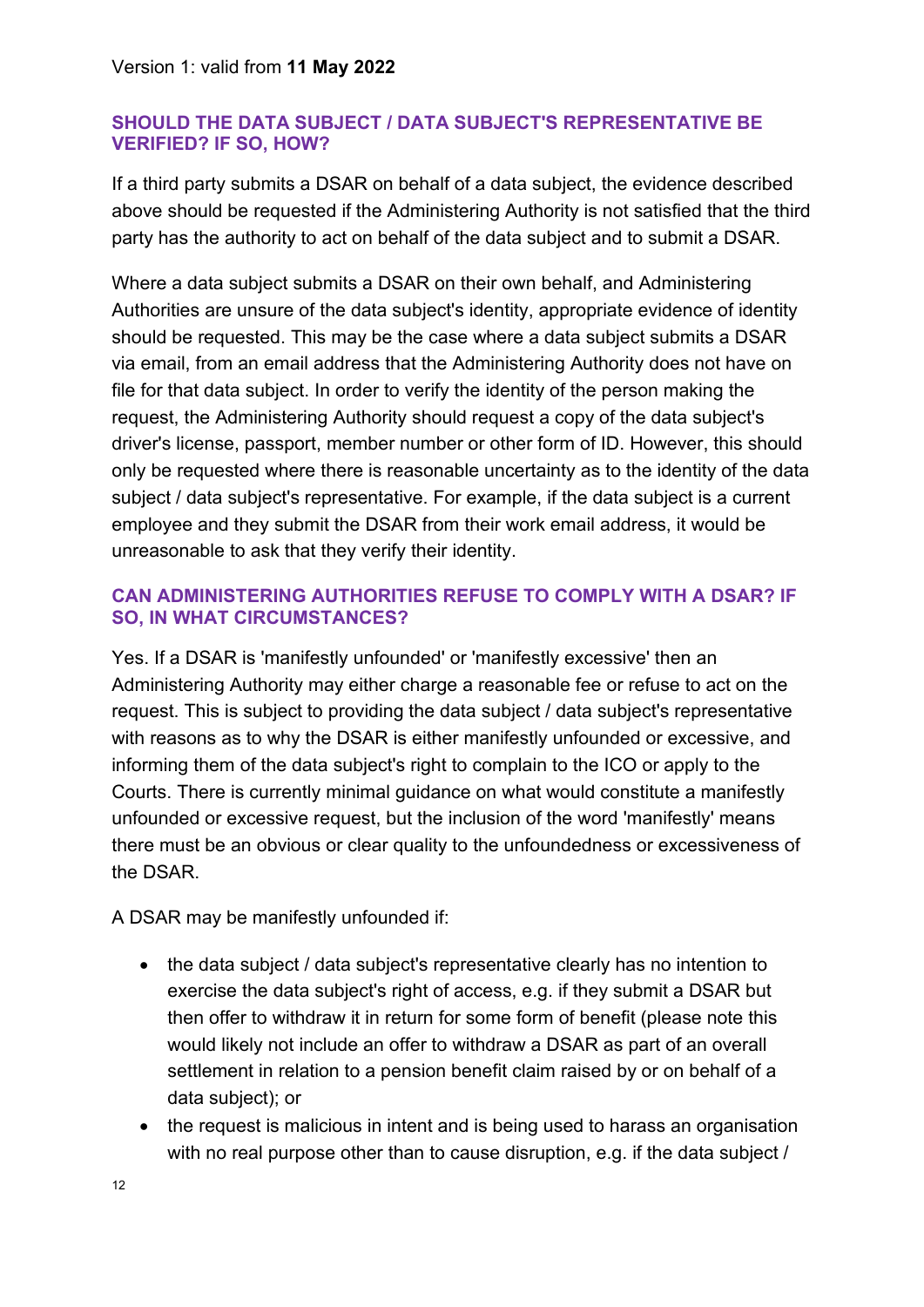data subject's representative explicitly states that they intend to cause disruption, makes unsubstantiated accusations against specific employees that are clearly prompted by malice, systematically sends different DSARs to an organisation on a regular basis with the intention of causing disruption, or targets a particular individual (such as an employee and/or another pension scheme member) against whom they have a personal grudge.

The Administering Authority must consider each request in the context of which it is made. There is no tick box exercise that can be performed to decide whether a DSAR is manifestly unfounded.

A DSAR may be *manifestly excessive* if it is clearly or obviously unreasonable, taking into account all of the circumstances of the DSAR including:

- the nature of the information requested:
- the context of the request, and the relationship between the Administering Authority and the data subject;
- whether a refusal to provide the information or even acknowledge whether the Administering Authority holds it, may cause substantive damage to the data subject;
- resources available to the Administering Authority;
- whether the request largely repeats previous requests and a reasonable interval has not elapsed; or
- whether the request overlaps with other requests and does not relate to a completely separate set of information.

A DSAR is not likely to be excessive simply because the data subject / data subject's representative requests a large amount of information, or the Administering Authority holds a large amount of information about the data subject. Each DSAR must be considered individually to determine whether it is proportionate when balanced with the burden or costs involved in deadline with it.

The burden lies on the Administering Authority to demonstrate that the request is in fact manifestly unfounded or excessive. The Administering Authority should therefore only use such grounds for refusing to comply with a DSAR in very exceptional circumstances, where there are strong justifications for considering the request to be manifestly unfounded or excessive that can be clearly demonstrated to the data subject / data subject's representative and to the ICO. The Administering Authority should instead seek to provide what it can and/or seek to clarify the scope of the DSAR, rather than refuse to comply with the request altogether.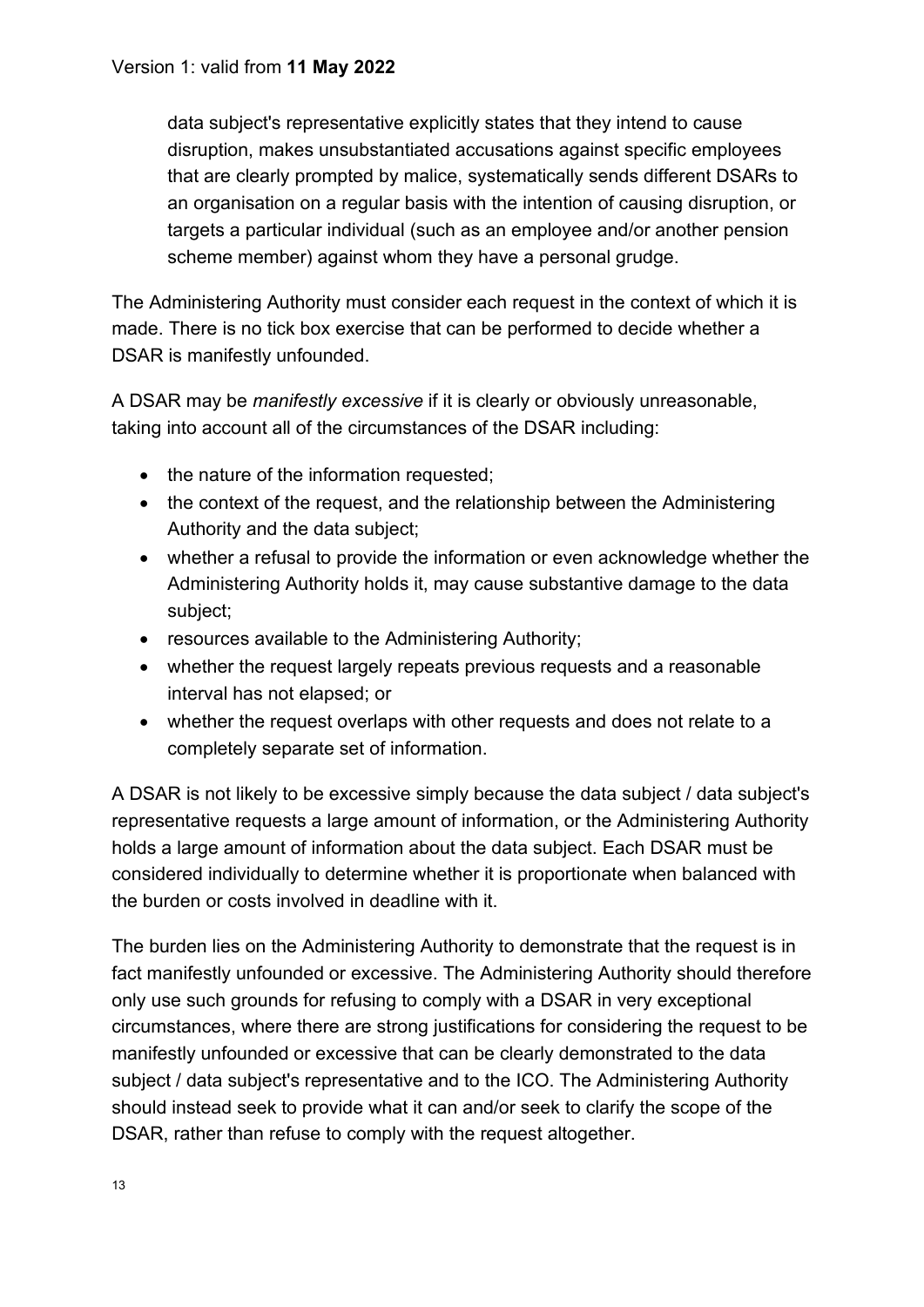### **MUST THE DATA SUBJECT BE INFORMED THAT A DSAR HAS BEEN ISSUED ON THEIR BEHALF?**

A DSAR can only be issued on behalf of a data subject by a third party who has the authority to do so. If a third party issues a DSAR on behalf of a data subject, the Administering Authority should request the evidence described above to satisfy itself that the data subject has authorised that third party to do so.

#### **WHAT IS THE RELEVANT LEGISLATION?**

The legislation governing DSARs is the UK General Data Protection Regulation (UK GDPR), tailored by the Data Protection Act 2018.

## **INTERNAL DISPUTE RESOLUTION PROCEDURE (IDRP)**

#### **HOW (IF AT ALL) DOES THE LGPS IDRP FIT INTO THE DSAR PROCEDURE?**

A DSAR is separate and distinct to a complaint made under the LGPS IDRP, as explained below.

- A DSAR is where an individual exercises their rights under Article 15 of the UK GDPR to be informed that their personal data is being processed, have access to their personal data, be provided with a copy of their personal data and be given specific 'supplementary information' about their personal data. A DSAR is made to a data controller and need not relate to pension matters. Should the data subject have a complaint about the way in which a DSAR has been dealt with, a complaint can be made to the ICO. The data subject may also wish to raise a complaint under the LGPS IDRP should the DSAR reveal information regarding their LGPS pension (see further below).
- The IDRP is a formal two stage procedure which is in place to resolve disagreements about decisions taken regarding LGPS pension matters. The requirements are set out in regulations 74 – 79 of the Local Government Pension Scheme Regulations 2013 (**LGPS Regs 2013**) and regulations 69 – 74 of the Local Government Pension Scheme (Scotland) Regulations 2018 (**LGPS (Scotland) Regs 2018**). Administering Authorities will also have their own IDRP policy document which will set out who will look at a 'Stage 1 IDRP' and confirm who will look at a 'Stage 2 IDRP' (we note that in Scotland a 'Stage 2' IDRP is determined by Scottish Ministers). Should the individual not be content with the outcome of the Stage 2 LGPS IDRP, a complaint can be made to the Pensions Ombudsman. The individual may also wish to submit a DSAR during or following conclusion of their LGPS IDRP.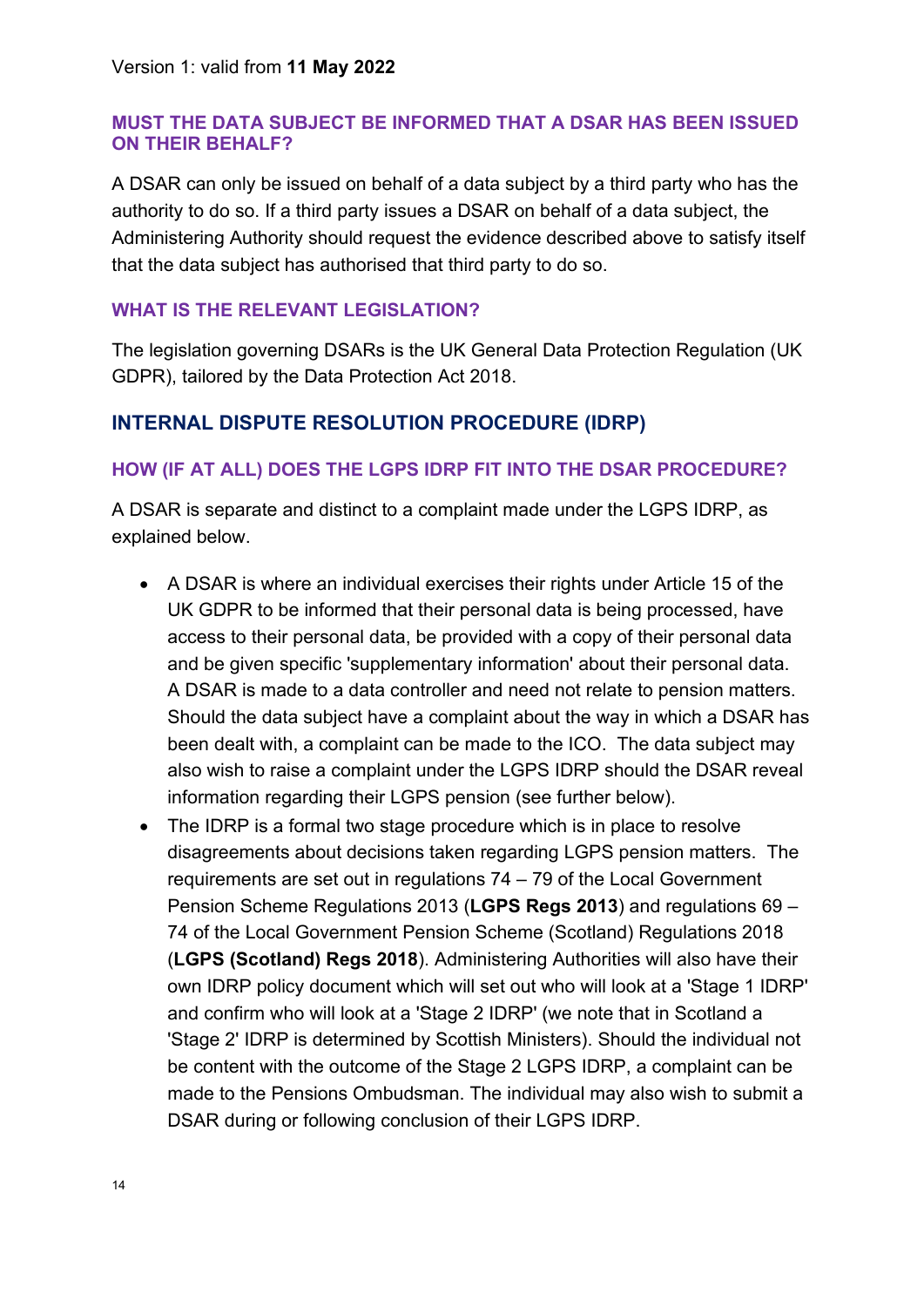- Raising a DSAR does not prevent a data subject from raising a LGPS IDRP (assuming that the data subject is eligible to do so in accordance with the applicable legislation and Administering Authority's IDRP) and vice versa.
- A DSAR and LGPS IDRP can be run in parallel or separately; care will need to be taken to ensure that the timescales applying to the respective DSAR and LGPS IDRP are complied with.

#### **SOME ADMINISTERING AUTHORITIES HAVE RECEIVED STAGE 1 IDRP COMPLAINTS IN RELATION TO PAST TRANSFERS. THE COMPLAINTS ARE WELL OUTSIDE OF THE TIME LIMITS LAID DOWN IN REGULATION 74(2) OF THE LGPS REGS 2013 AND REGULATION 69(2) OF THE LGPS SCOTLAND REGS – ARE THEY ADMISSIBLE?**

The time limits applicable to bringing a Stage 1 IDRP is within six months of the date of the notification of the decision or the act or omission about which you are complaining **or such longer period as the adjudicator considers reasonable.** 

It is therefore for the Administering Authority to make a decision on what may be a reasonable longer period. In reaching that decision, the Administering Authority may wish to take into account of the date of the individual's knowledge about the act or omission which the complaint relates to; for example if the individual only recently became aware of the issue being complained of:

- despite the act or omission that led to the issue arising, occurring more than 6 months before the Stage 1 IDRP being raised;
- as a result of a DSAR.

#### **WHEN PAYING A TRANSFER (AFTER RECEIVING THE MEMBER'S ELECTION TO TRANSFER UNDER SECTION 95 OF THE PENSION SCHEMES ACT 1993) SHOULD ADMINISTERING AUTHORITIES ADVISE THE MEMBER OF THEIR RIGHT TO APPEAL THE PAYMENT OF THE TRANSFER UNDER REGULATION 73 OF THE LGPS REGS 2013 AND REGULATION 68 OF THE LGPS (SCOTLAND) REGS 2018?**

There is no obligation for Administering Authorities to inform a member of their right to appeal the payment of a transfer, as set out in regulation 73 of the LGPS Regs 2013 and regulation 68 of the LGPS Scotland Regs; however, there is nothing to prevent the Administering Authority from providing this information to the member should it wish to do so.

The Administering Authority should ensure that processes are in place to comply with the requirements to pay a transfer under The Occupational and Personal Pension Schemes (Conditions for Transfers) Regulations 2021.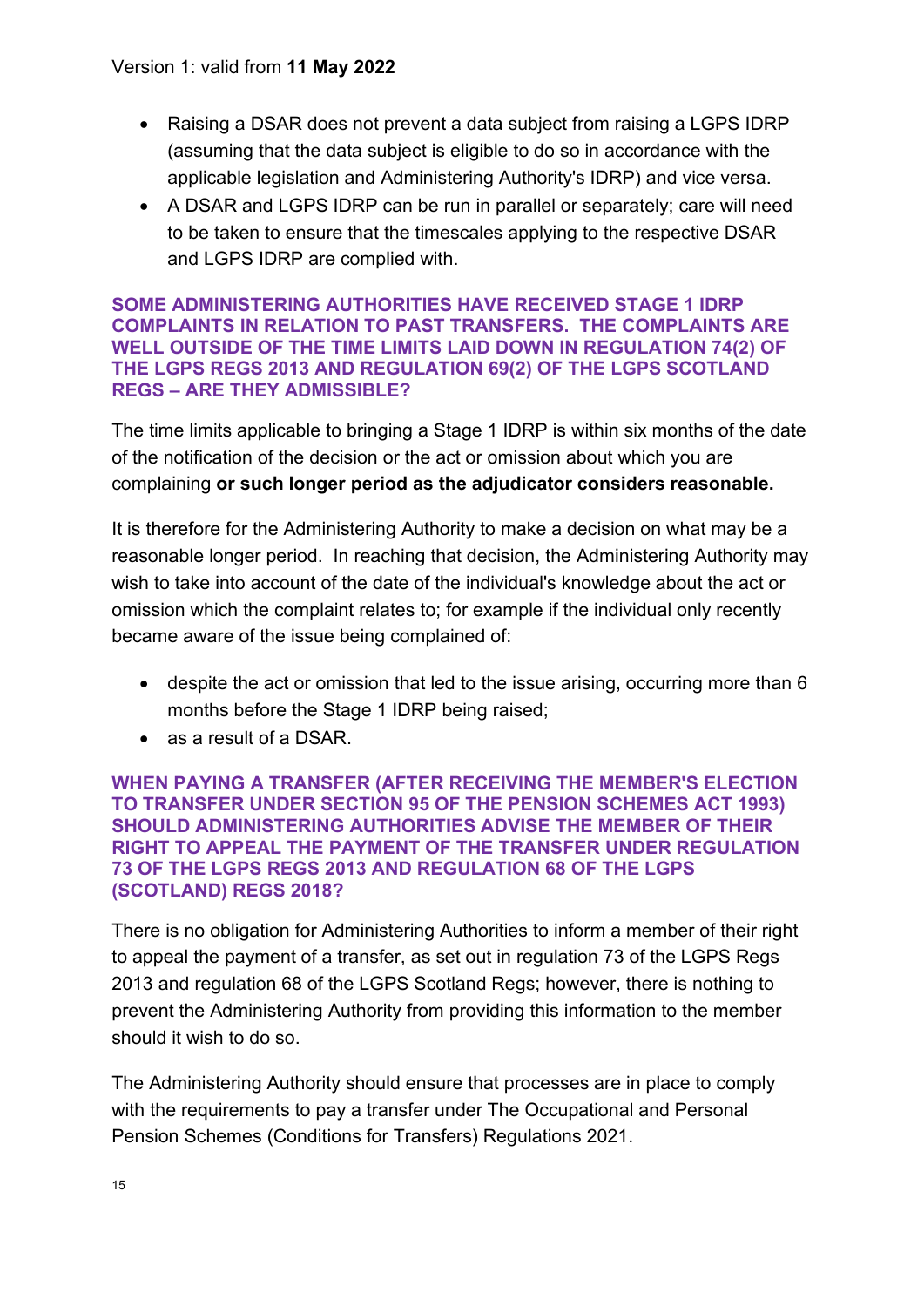## **ADDENDUM – FOLLOW UP QUESTIONS**

#### **WHY DOES CONFIDENTIALITY NEEDS TO BE PRESERVED WITHIN THE DATA CONTROLLER IF INFORMATION IS ONLY SHARED BETWEEN PEOPLE WHO WORK FOR THE DATA CONTROLLER?**

There are several reasons as to why confidentiality needs to be preserved, including accountability.

Accountability is one of the data protection principles and an area the ICO is particularly hot on at the moment. This principle makes controllers take accountability for what is done with personal data, including taking demonstrable steps to protect data subject's rights (one of which is the right of access). This links in with the key principle of security, i.e. controllers process personal data securely by means of 'appropriate technical and organisational measures' that must ensure the 'confidentiality, integrity and availability' of controller systems, services and the personal data processed within them.

The fact that a data subject has made the DSAR (either directly or through a CMC / solicitor) is in itself that data subject's personal data. Individuals submit DSARs for all sorts of reasons, not all of which are clear and some of which can be particularly sensitive. Further, the action of searching for and collecting personal data in order to respond to a DSAR is all processing of that personal data, which should be done in a secure and confidential manner. As such, from a security perspective: (a) the existence of a DSAR should only be notified to those members of staff who actually need to be aware of it in order to respond; and (b) processing of personal data to respond should be undertaken in a manner that limits access to that data where possible (e.g. automatic searches are performed remotely by an IT team, who do not review the data in question but simply provide the results to those members of staff who will be reviewing the search results and preparing the response to the DSAR).

From a practical perspective, the more people who know about and may discuss the DSAR on email etc., then the more personal data being created about the data subject. There is nothing to stop the data subject / data subject's representative submitting a later DSAR requesting this information. We know from previous experience that sometimes employees put unhelpful comments in writing on the assumption it will never be seen by the individual in question, only to have it later disclosed in response to a DSAR. The best way to counter this risk is to keep the existence and handling of the DSAR limited to specific individuals who are trained on the process and aware this could happen.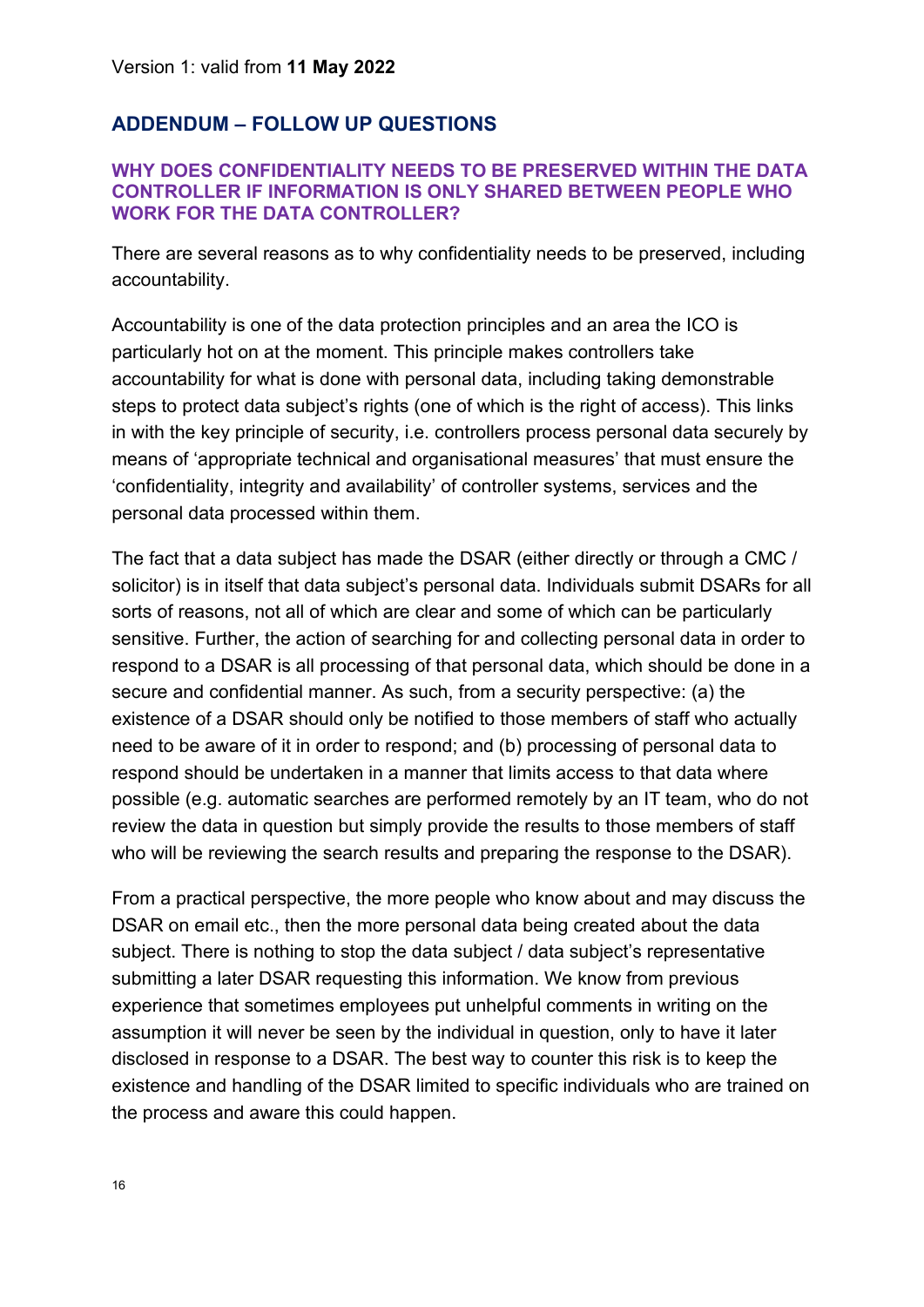Finally, the UK GDPR requires controllers to ensure that anyone acting under their authority and with access to personal data do not process that data unless the controller has instructed them to do so. There is a risk that staff may delete emails they would prefer not to be disclosed if they know that an individual has made a DSAR, which is an offence under the Data Protection Act 2018.

**HOW MUCH INFORMATION SHOULD BE PROVIDED WHERE A THIRD PARTY REQUESTS COPIES OF ALL THE DATA RELATING TO A MEMBER WHEN IT IS OBVIOUS THE REQUEST RELATES TO A PREVIOUS TRANSFER OUT. IN THESE CASES, CAN THE FUND JUST SEND THE INFORMATION THEY THINK IS RELEVANT TO THE TRANSFER OUT OR SHOULD THEY INCLUDE ALL THE DATA THEY HOLD FOR THE MEMBER INCLUDING, NEW STARTER DETAILS, SALARY DETAILS, DEFERRED BENEFIT CALCULATIONS, DIVORCE CALCULATIONS ETC.** 

Strictly speaking, no, but in practice it would depend on the circumstances of the request.

If the request explicitly says that the data subject / data subject's representative wants all personal data then the first step should be to search for all personal data; this is a request that the data subject is entitled to make, even if the Fund has additional context suggesting what they are really after is data relating to a previous transfer out.

The Administering Authority could write to the data subject / data subject's representative acknowledging the request and clarifying whether the data subject / data subject's representative is looking for something specific, such as personal data related to a previous transfer out.

- If the data subject / data subject's representative replies stating that they do want all of their personal data and there aren't a high number of results returned by the preliminary search, the Administering Authority should disclose all of the personal data returned (following a review and redaction process).
- If the data subject / data subject's representative replies stating that there are only specific items they would like, then the Administering Authority can disclose those (rather than all personal data).

If the results of the initial search are large enough and potentially include such a large amount of third party personal data that reviewing all of the items would arguably constitute a disproportionate invasion of third party rights (e.g. the results include thousands of emails), then the Administering Authority should then consider options for focusing the search on what the data subject / data subject's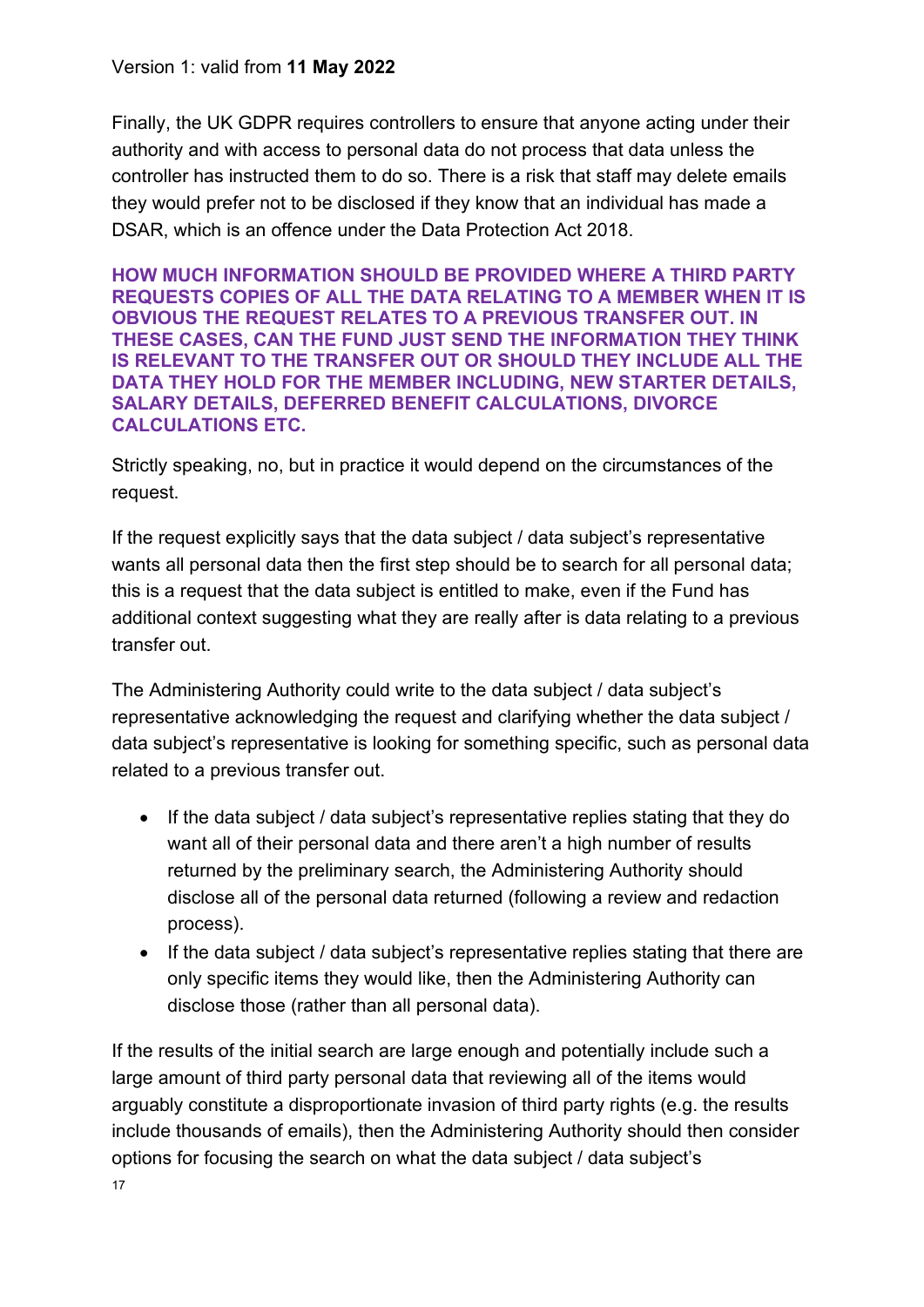representative is actually concerned about; we understand from the scope of DSAR requests covered by the sample documentation we have provided to date, this is unlikely to be an issue in practice.

The key is that the Administering Authority performs the wider search first to: (a) confirm this is actually the case; and (b) have a figure for the number of items returned by the wider search to support an argument that it processes a large amount of personal data about the data subject (and can therefore clarify the request in accordance with ICO guidance) and demonstrate that the number is so high that it would be disproportionately invasive on third parties to review all of the results. In these circumstances, we would recommend one of the following approaches:

1. If the request included a list of items under the wording "including but not limited to", such as in the example letter, the Administering Authority may consider it reasonable to perform a further, more focused search for only those items. If this option is taken, it may not be necessary to write to the data subject / data subject's representative first as we advise in option 2 below, but there is nothing to prevent the Administering Authority from doing so. That said, tactically if a list was provided already then writing to just confirm that list gives the data subject / data subject's representative the opportunity to object, which puts the Administering Authority in a difficult position if the wider search leaves it with an unmanageable number of items to review. Assuming the Administering Authority does not write to the data subject / data subject's representative using the Template Acknowledgement and Request Letter, it nevertheless needs to ensure that it includes the appropriate wording in the response letter to explain what it has done (see drafting note 9 (DN9) in the Template Response Letter).

2. If no specific items were included in the request, but the Administering Authority has context to indicate what the data subject / data subject's representative is after, again it might be reasonable to search for just that data. In this instance, it is more appropriate for the Administering Authority to write to the data subject / data subject's representative using the Template Acknowledgement and Request Letter and ensure that letter is worded to clarify the Administering Authority's understanding (drafting note 8 (DN8) in the Template Acknowledgement and Request Letter). Again, this will not always be the appropriate approach, but will depend on each individual case. Whether or not the Administering Authority writes to the data subject / data subject's representative to clarify its understanding, when providing the final response to the data subject / data subject's representative the Administering Authority needs to ensure it includes the appropriate wording in the response letter to explain what it has done i.e. if no clarification is sought, drafting note 9 (DN9) in